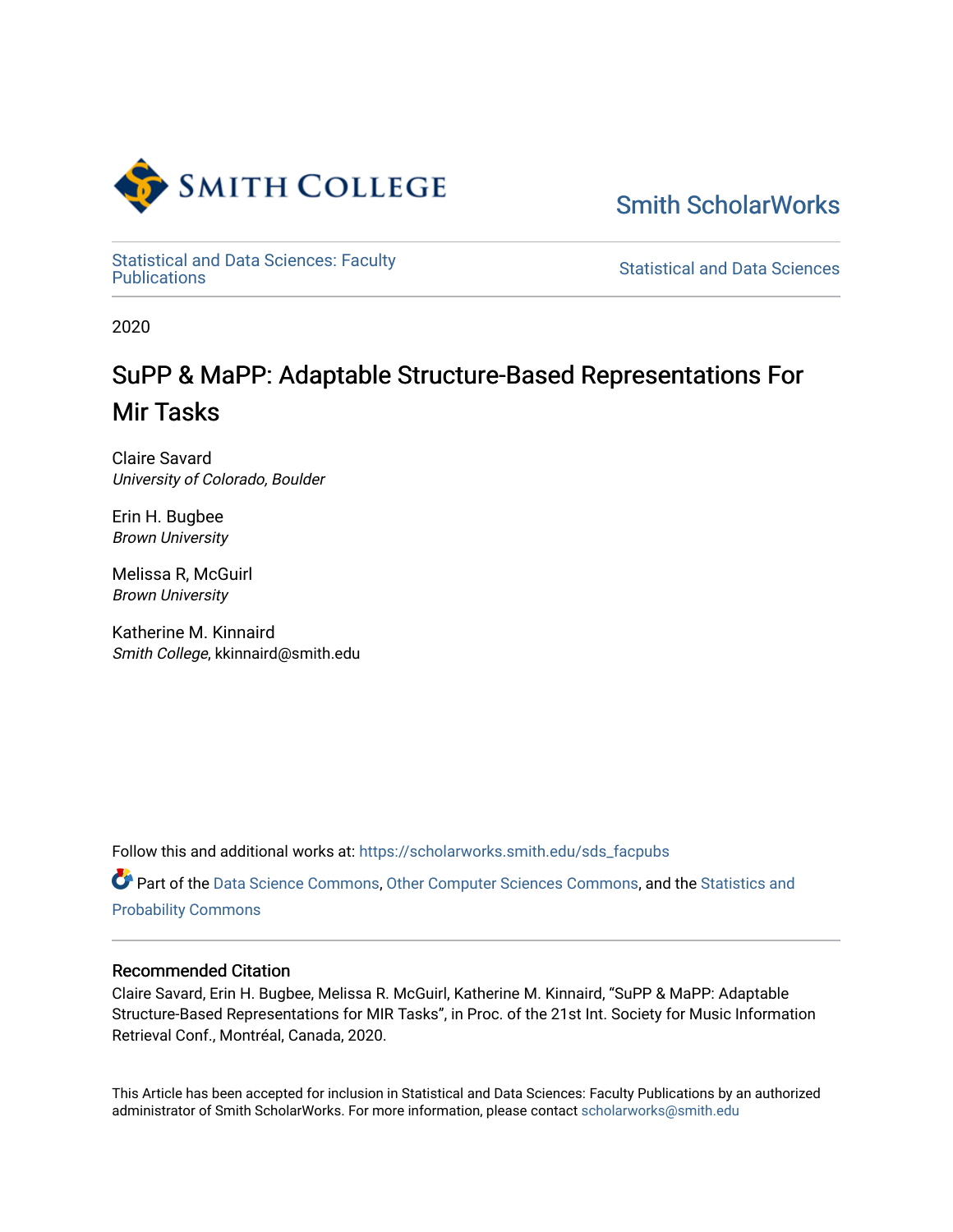# SUPP & MAPP: ADAPTABLE STRUCTURE-BASED REPRESENTATIONS FOR MIR TASKS

Claire Savard<sup>1</sup> Erin H. Bugbee<sup>2</sup> Melissa R. McGuirl<sup>3</sup> Katherine M. Kinnaird<sup>4</sup>

<sup>1</sup> Department of Physics, University of Colorado-Boulder, USA  $\overline{2}$  Department of Biostatistics, Brown University, USA <sup>3</sup> Division of Applied Mathematics, Brown University, USA

<sup>4</sup> Department of Computer Science and Program in Statistical & Data Sciences, Smith College, USA

claire.savard@colorado.edu

# **ABSTRACT**

Accurate and flexible representations of music data are paramount to addressing MIR tasks, yet many of the existing approaches are difficult to interpret or rigid in nature. This work introduces two new song representations for structure-based retrieval methods: *Surface Pattern Preservation (SuPP)*, a continuous song representation, and *Matrix Pattern Preservation (MaPP)*, SuPP's discrete counterpart. These representations come equipped with several user-defined parameters so that they are adaptable for a range of MIR tasks. Experimental results show MaPP as successful in addressing the cover song task on a set of Mazurka scores, with a mean precision of 0.965 and recall of 0.776. SuPP and MaPP also show promise in other MIR applications, such as novel-segment detection and genre classification, the latter of which demonstrates their suitability as inputs for machine learning problems.

# 1. INTRODUCTION

This paper builds on the traditions of matrix representations of songs started by Foote [1]. Specifically, we are principally interested in the cover song identification task. Recent content-based approaches to this task include building objects that compare one recording against a second one [2, 3], comparing slices of recordings to each other [4], creating a graph of songs on which to perform clustering [5], and using deep learning [6].

Structure-based approaches to the cover song task begin by creating representations encoding songs' structural information. These structural representations do not always explicitly encode where repetitions occur (for example, [7]). In contrast, the aligned hierarchies encode every possible repeated structure's placement within a song [8]. Between

these approaches is recent work by McGuirl et al. [9] which develops start-end (SE) and start(normalized)-length  $(S_N L)$ diagrams. These structure-based musical representations seek to balance the amount of structural information provided by leveraging ideas from Topological Data Analysis (TDA), a field of applied mathematics.

We address issues of  $SE$  and  $S_NL$  diagrams, discussed in Section 2.2, by transforming  $S_N L$  diagrams into surface and matrix representations, called Surface Pattern Preservation (SuPP) and Matrix Pattern Preservation (MaPP). SuPP and MaPP are analogous to TDA persistence surfaces and persistence images [10], respectively. These novel representations can be thought of as two versions of the same concept, with SuPP as the complete representation containing all possible structural information, and MaPP as its down-sampled computationally friendly extension. MaPP can be embedded into Euclidean space  $1$  making calculations straightforward using distance functions. Thus, MaPPs are more usable for machine learning algorithms than their predecessors.

Additionally, SuPP and MaPP are both adaptable to varying MIR tasks, such as the cover song task, novel-segment detection, and genre classification, whereas the aligned hierarchies, SE diagrams, and  $S_NL$  diagrams were created specifically for the cover song task. We present ways in which SuPP and MaPP may be adapted for these different tasks with a larger focus on the cover song task and how these new methods compare with results from  $S_N L$ diagrams and another extension of the aligned hierarchies.

# 2. BACKGROUND

Continuing the work begun with the aligned hierarchies [8] and extended in  $S_NL$  diagrams [9], SuPP and MaPP are consecutive representations that are smoothings of  $S_N L$  diagrams. Additionally, MaPP combines the strengths of the aligned hierarchies and  $S_NL$  diagrams to build a representation that can be used in standard machine learning algorithms such as k-means clustering or support vector machines. In this section, we briefly review aligned hierarchies and  $S_N L$  diagrams while highlighting their limitations to motivate the novel representations proposed in this work.

 $\circ$   $\circ$  c Claire Savard, Erin H. Bugbee, Melissa R. McGuirl, Katherine M. Kinnaird. Licensed under a Creative Commons Attribution 4.0 International License (CC BY 4.0). Attribution: Claire Savard, Erin H. Bugbee, Melissa R. McGuirl, Katherine M. Kinnaird, "SuPP & MaPP: Adaptable Structure-Based Representations for MIR Tasks", in *Proc. of the 21st Int. Society for Music Information Retrieval Conf.,* Montréal, Canada, 2020.

<sup>&</sup>lt;sup>1</sup> In fact, MaPP can be embedded into any inner product space.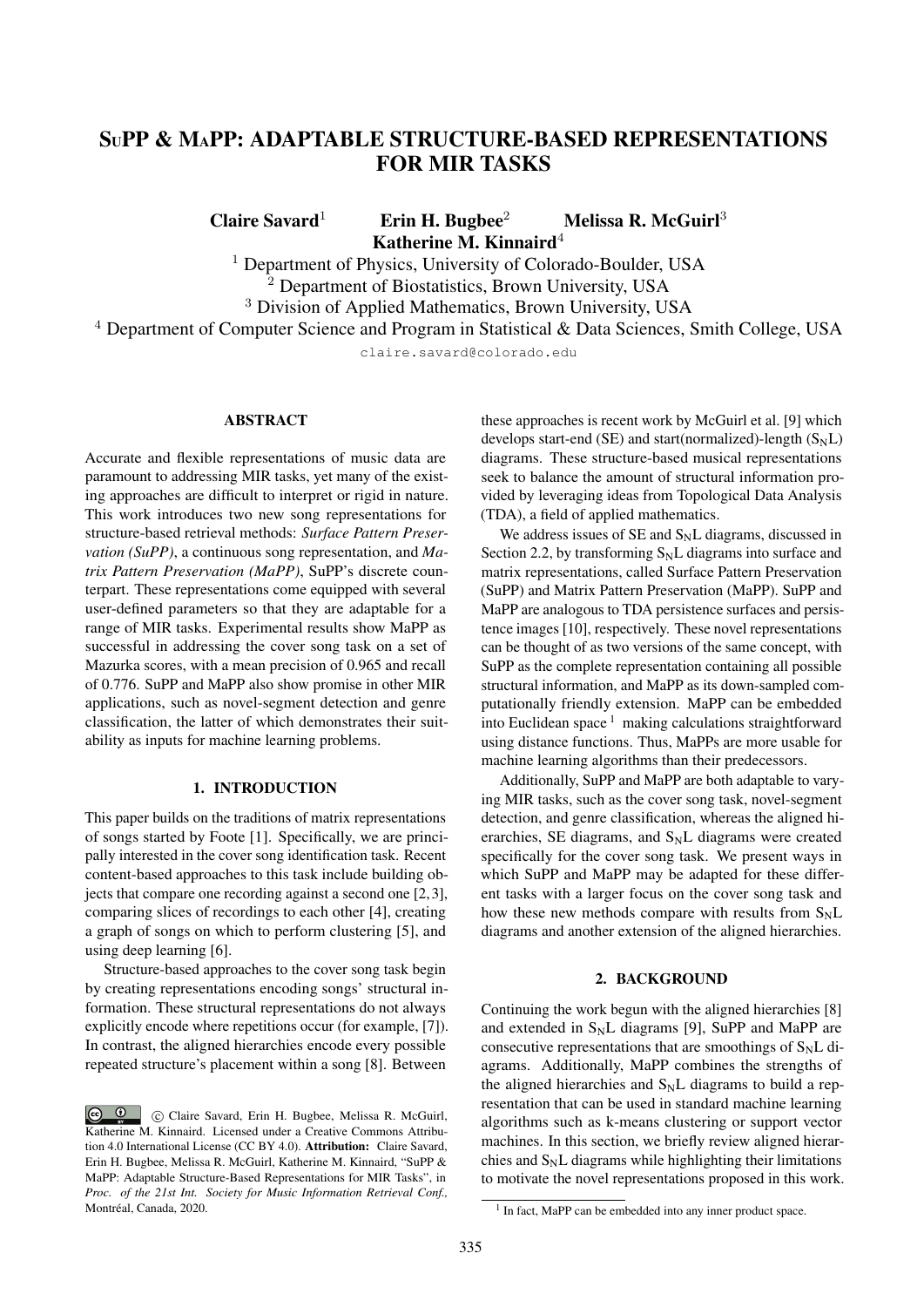# 2.1 Aligned Hierarchies

The aligned hierarchies representation encodes all possible hierarchical structure decompositions of a song on a single common time axis [8]. While this representation clearly shows the length of each repeated section, it does not visually emphasize the differences between the lengths of repeats using white space. Also, the distance measure for the aligned hierarchies is inefficient to compute and is quite coarse [8]. First, the distance measure notes only when two repeats of the same size line up exactly in terms of placement within the song. Second, comparisons between songs under this distance measure require both songs to be the same number of beats. This last limitation makes using the aligned hierarchies impractical for cover song detection.

#### 2.2 SE and  $S_N$ L Diagrams

Motivated by TDA theory, SE and  $S_NL$  diagrams extend the aligned hierarchies and overcome the rigidity in comparing songs with aligned hierarchies. While SE and  $S_N L$  diagrams are more flexible and computationally efficient than their predecessor, they were built with the cover song task in mind and are difficult to adapt for other MIR tasks. Furthermore, they are not suitable to use with machine learning algorithms.

#### *2.2.1 Topological Data Analysis Inspiration*

Broadly, TDA is concerned with extracting quantifiable shape features from large, complex datasets [11–14]. Though not extracting topological information typically sought by TDA methods,  $SE$  and  $S_NL$  diagrams draw their inspiration from persistence diagrams [11, 12] which track how topological features persist across an increasing sequence of spatial scales. Just as persistence diagrams are a collection of 2-D points whose x- and y-coordinates represent the length scales at which the topological features appear and disappear,  $SE$  and  $S_NL$  diagrams are collections of 2-D points whose x- and y-coordinates represent the start and end (or length) times, respectively, of repetitive sections in a song. An advantage of the correspondence between persistence diagrams and SE and  $S_N$ L diagrams is that rich mathematical theory from TDA can be extended to the musical representations for computational tasks.

#### *2.2.2 Structure of SE and SNL*

 $SE$  and  $S_NL$  diagrams extend the aligned hierarchies by transforming them into a representation consisting of a finite collection of points [9]. Specifically, the SE diagram for a song is defined as  $\{(s_i, e_i)\}_{i=1}^N \subset \mathbb{R}^2_+$ , where  $s_i$  and  $e_i$ are the start and end times, respectively, of the  $i<sup>th</sup>$  repeated structure. Similarly, the  $S_NL$  diagram for a song is defined as  $\{(\alpha(s_i/M), e_i - s_i)\}_{i=1}^N = \{(\bar{s}_i, \ell_i)\}_{i=1}^N$ , where  $\alpha > 0$ is a scaling factor and  $M$  is a normalization term related to the length of the song, with  $s_i$  and  $e_i$  as above. Figure 1 shows the transition from the aligned hierarchies to the  $S_N L$ diagram for Chopin's Mazurka Op. 6, No. 1. Both the SE and  $S_N$ L diagrams add visual emphasis for the differences between the lengths of the repetitions, but lose the visual width of each repetition.

# *2.2.3 Shortcomings of Previous Work*

Similar to persistence diagrams, the complex structure of  $SE$  and  $S_NL$  diagrams makes them unsuitable inputs for most statistical analyses and machine learning tasks. For example, these diagrams do not live in an inner product space and simply computing averages in the space of persistence diagrams, and therefore in the spaces of  $SE$  and  $S_NL$ diagrams, remains a challenge. The notion of an average persistence diagram is defined through the Fréchet mean, which views the space of persistence diagrams as a probability space [15]. The Fréchet mean is computed as the solution of a minimization problem and is not guaranteed to be unique. Moreover, it is non-trivial to compute.

Without a unique and easy-to-compute mean or an inner product structure, the utility of  $SE$  and  $S_NL$  diagrams for MIR tasks is limited. In particular,  $SE$  and  $S_NL$  diagrams cannot be used as inputs for most classification and regression models, such as support vector machines, which would otherwise be useful for tasks like genre classification.

#### 2.3 SuPP and MaPP Inspiration

This work continues to leverage TDA theory in the creation of two new structural representations, SuPP and MaPP. Just as persistence diagrams are transformed into persistence surfaces and persistence images [10] through a weighted sum of Gaussian functions centered at each point in a given persistence diagram, here we transform  $SE$  and  $S_NL$  into SuPP and MaPP. The mathematical details of this transformation are provided in Section 3. Like persistence images, MaPPs can be embedded into an inner product space, such as Euclidean space, and can therefore be used as inputs for machine learning algorithms.

#### 3. METHODS

In this section, we define Surface Pattern Preservation (SuPP) and Matrix Pattern Preservation (MaPP). SuPP is a surface representation of  $S_NL$  diagrams [9] that allows similar repeated sections to be viewed as a single structure. Since comparing surfaces computationally is difficult, we introduce MaPP, the discrete matrix version of SuPP. As a matrix, MaPP allows for pairwise comparisons using common distances such as the Euclidean and Frobenius metrics. The procedure<sup>2</sup> for creating SuPP and MaPP from  $S_N L$  diagrams is outlined below and summarized in Algorithm 1.

#### 3.1 Surface Pattern Preservation (SuPP)

SuPP is a smoothing of a song's  $S_NL$  diagram that maintains structural information of the song. This smoothing is achieved by placing a 2-D Gaussian at each point in a song's  $S_NL$  diagram and aggregating overlapping Gaussians.

#### *3.1.1 Defining Repeats as Gaussians*

Defining the Gaussians that represent the repeated structures of the piece is the heart of the transformation from

<sup>2</sup> Code is available on GitHub: https://github.com/ cgsavard/ICERM\_compare\_songs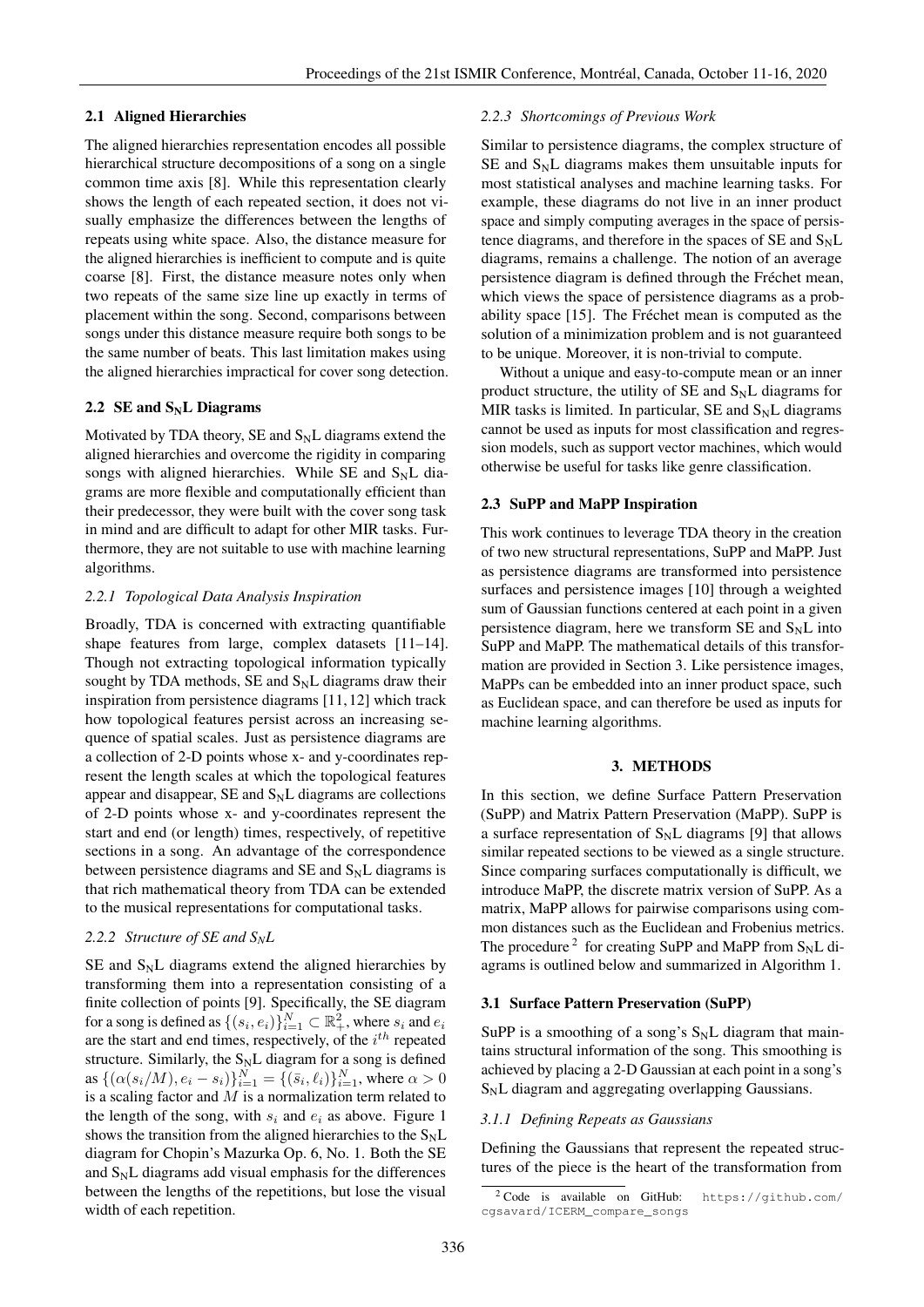

Figure 1: From left to right, the aligned hierarchies,  $S_N L$  diagram, and SuPP corresponding to the score of Mazurka Op. 6, No. 1 by Chopin. The weights applied to SuPP are the weights used for the cover song task found in Section 4.2.1.

the  $S_N$ L diagram to SuPP. In general, given a  $S_N$ L diagram  $\{(\bar{s}_i, \ell_i)\}_{i=1}^N$ , we first place a Gaussian (g) over each repeated structure so that  $(\bar{s}_i, \ell_i) \rightarrow g_i(\bar{s}, \ell)$  where

$$
g_i(\bar{s}, \ell) = \frac{1}{2\pi\sigma_s\sigma_\ell} e^{-\left(\frac{(\bar{s} - T_s(\bar{s}_i))^2}{2\sigma_s^2} + \frac{(\ell - T_\ell(\ell_i))^2}{2\sigma_\ell^2}\right)}, \qquad (1)
$$

 $T = (T_s, T_\ell) : \mathbb{R}^2 \to \mathbb{R}^2$  defines the center of each of the Gaussians,  $\sigma_s$  is the standard deviation in the start direction, and  $\sigma_{\ell}$  is the standard deviation in the length direction.

The Gaussians can either be centered at the beginning of a repeated structure, so that  $T(\bar{s}_i, \ell_i) = (T_s(\bar{s}_i), T_\ell(\ell_i)) =$  $(\bar{s}_i, \ell_i)$  is the identity, or in the middle of a repeated structure, so that  $T(\bar{s}_i, \ell_i) = (T_s(\bar{s}_i), T_{\ell}(\ell_i)) = (\bar{s}_i + \frac{\ell_i}{2}, \ell_i).$ This choice is based on the task at hand as well as user preference. Midpoints correspond to the central beat in each repeated section, and are therefore a good indicator for where these structures are occurring, on average, in the song. For our cover song task experiment, we adjust the  $S_N L$ diagrams by choosing to center each Gaussian about the repeated structures' midpoints rather than their start times (i.e.,  $T(\bar{s}_i, \ell_i) = (\bar{s}_i + \frac{\ell_i}{2}, \ell_i)$ ). Figure 2 illuminates how using the start or midpoint of the repeated section for the Gaussians compares visually for the repetitions in aligned hierarchies. Other distributions aside from a Gaussian can also be used and may be preferable for certain MIR tasks.

After determining the appropriate placement of the Gaussians, the next step is to set the two standard deviation pa-

|  |  |  | Algorithm 1 Algorithm for constructing SuPP and MaPP |
|--|--|--|------------------------------------------------------|
|--|--|--|------------------------------------------------------|

**Input:** Song's 
$$
S_N L
$$
 diagram  $\{(\bar{s}_i, \ell_i)\}_{i \in I}$ 

$$
\mathbf{for}\ i \in I\ \mathbf{do}
$$

• Replace  $(\bar{s}_i, \ell_i)$  with 2-D Gaussian defined by  $\mu = (\bar{s}_i, \ell_i)$  and  $\sigma = (\sigma_s, \sigma_\ell)$ 

end for

- Aggregate all Gaussians to create a surface by using the maximum function
- Apply weighting function to surface to create SuPP
- Discretize SuPP to create gridded surface
- Integrate the area under each gridded unit and store resulting values in a matrix to create MaPP

Outputs: SuPP, MaPP



Figure 2: How 2-D Gaussians relate to repeated structures of aligned hierarchies when using the  $S_N L$  diagram (left) or the altered  $S_N L$  diagram with midpoints (right).

rameters that govern the shape of these Gaussians. The standard deviation  $\sigma_s$  determines the width of the Gaussians with respect to the start (or time) axis; that is, the axis representing where each repeat in the song - now represented as a Gaussian - exists. The standard deviation  $\sigma_{\ell}$ determines the width of the Gaussians with respect to the length axis. These standard deviations control the extent to which nearby Gaussians will overlap.

# *3.1.2 Creating the Surface*

The next step in the SuPP creation is to aggregate the collection of Gaussians to create a surface. When two or more Gaussians intersect, which occurs when points in the  $S_N L$ diagram are close together, the SuPP value at the intersection is set to the maximum of the Gaussians rather than the sum of the Gaussians as is done for persistence surfaces [10]. That is, for any S<sub>N</sub>L diagram  $\{(\bar{s}_i, \ell_i)\}_{i=1}^N$ , we define SuPP as the surface SuPP :  $\mathbb{R}^2 \to \mathbb{R}$ , where

$$
\text{SupP}(\bar{s}, \ell) = F(\bar{s}, \ell) * \max_{i \in [1, N]} g_i(\bar{s}, \ell), \tag{2}
$$

for some weighting function  $F(\bar{s}, \ell) : \mathbb{R}^2 \to \mathbb{R}$  and  $g_i(\bar{s}, \ell)$ defined in Eqn. 1. Combining the Gaussians over all repeats allows repetitive structures that are similar in length and start time to be perceived as the same repeated section. We use the maximum instead of other aggregators because we want these similar structures to be treated as one section. We do not want sections to be more highly weighted if there are many similar structures in that section. The choices of  $\sigma_s$  and  $\sigma_\ell$  determine how close points in S<sub>N</sub>L need to be for their Gaussians to substantially blur together.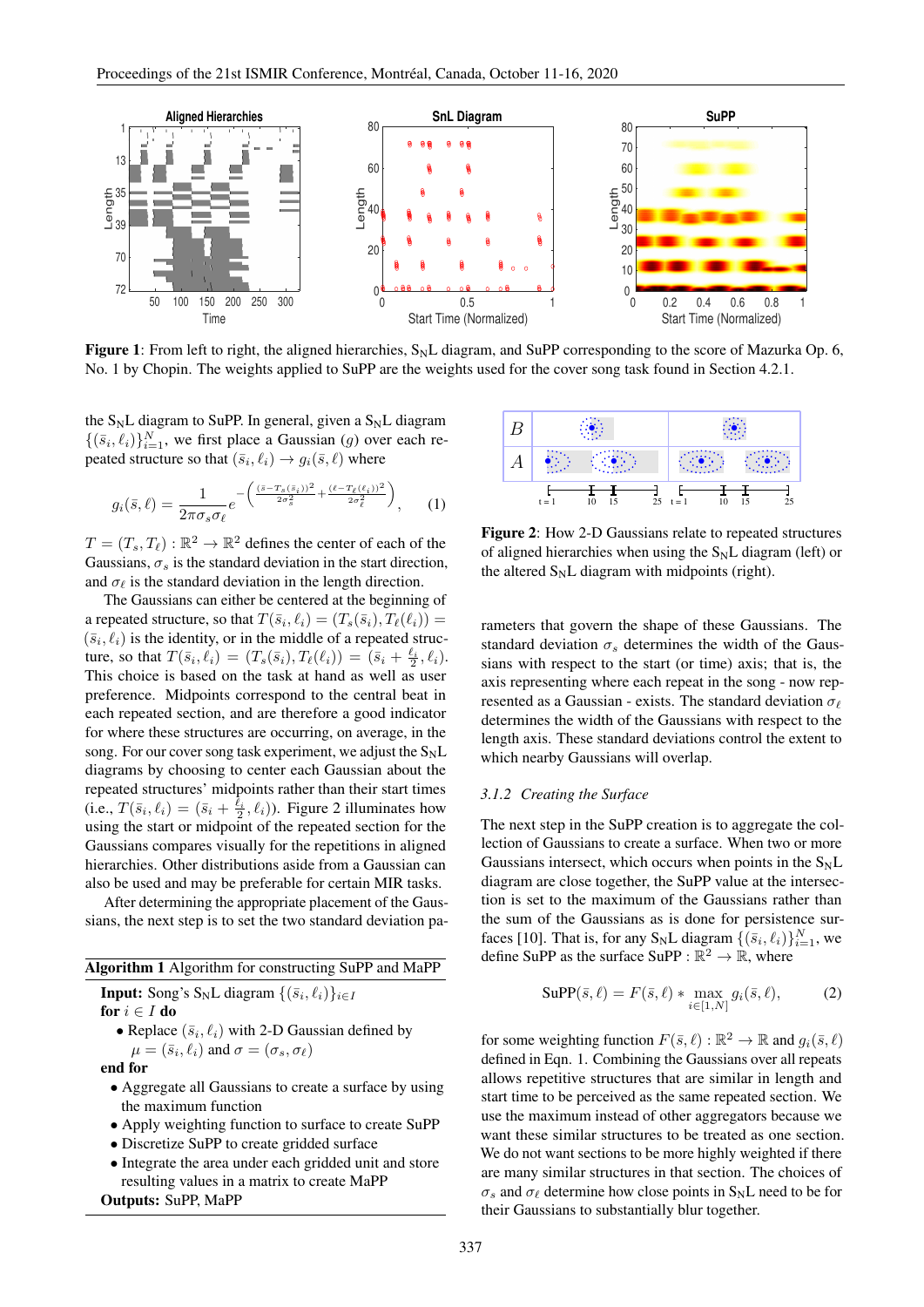The weighting function  $F(\bar{s}, \ell)$  governs which type of repeated structures are emphasized in the resulting surface. This weight controls the heights of the Gaussians in SuPP, lifting important sections of the song and suppressing other sections. The surface weight can be varied by the user based on the MIR task at hand. In Section 4, we provide an example of how one may want to set the weighting function.

#### 3.2 Matrix Pattern Preservation (MaPP)

SuPP is a continuous representation carrying all information found in  $S_NL$  diagrams. Beyond this, user-specified parameters can be set to emphasize various parts of a song. However, using a continuous surface representation is computationally complex and thus not feasible for many computing tasks. To address this challenge, a transformation of SuPP into a discrete representation with a natural embedding and metric for comparison, such as MaPP, is necessary.

To create MaPP, SuPP is first sectioned by placing a grid over the  $\mathbb{R}^2$  plane over which SuPP is defined. This discretization is based on a user-defined resolution. Then, the volume beneath each grid unit of SuPP is computed using numerical integration. These volumes are recorded as entries in a matrix with the same dimensions as the gridded SuPP, resulting in MaPP.

Namely, for a S<sub>N</sub>L diagram  $\{(\bar{s}_i, \ell_i)\}_{i=1}^N$ , the corresponding MaPP is a  $P \times P$  matrix such that:

$$
\text{MaPP}(\text{SuPP})_{jk} = \int_{\beta_k}^{\beta_{k+1}} \int_{\alpha_j}^{\alpha_{j+1}} \text{SuPP}(\bar{s}, \ell) d\bar{s} d\ell \quad (3)
$$

where  $\alpha_j = j \frac{R_{\bar{s}}}{P}$  and  $\beta_k = k \frac{R_\ell}{P}$  are the individual grid widths and heights given by the user-defined resolution P and the ranges  $R_{\bar{s}}$  and  $R_{\ell}$  of the respective axes in the SuPP.

#### 3.3 Embedding MaPP Representations

Since the MaPP representations are matrices, they can be embedded into various metric spaces. There are many preexisting metrics with strong mathematical theory that can be applied to compute distances between matrices. We use the Frobenius norm. The Frobenius distance between two MaPPs  $A$  and  $B$  is defined as:

$$
d_F(A, B) = \sqrt{\text{Tr}((A - B) * (A - B)^T)},
$$
 (4)

where Tr indicates the trace [16]. The Frobenius norm measures the "average" value within the difference matrix  $A - B$ .

With any suitable embedding, we inherently define a classification space for MaPP representations and the songs that they represent. Thus, we can employ various computational techniques to compare songs. We also note that not all MIR tasks rely on song comparisons, and MaPP can also be used for exploration within a song.

#### 4. APPLICATION TO COVER SONG TASK

SuPP and MaPP can be used in structure-based retrieval methods for a variety of MIR tasks. In this section, we show how these representations can address the cover song task, and compare our methods with some previous methods.

#### 4.1 Dataset

To test the efficacy of SuPP and MaPP, we use a collection of Chopin's Mazurka scores as ∗∗kern files from the KernScore online database  $3$  [17]. There are 52 scores in the Mazurka dataset, and we extract two versions for each score. The first version of each piece, referred to as the "expanded" score, plays each repeated section as marked in the score. The second version, referred to as the "nonexpanded" score, does not respect these repetition markers and plays marked repeated sections once. As a result, the data consists of 104 songs with pairs of expanded and nonexpanded versions for each Mazurka piece.

Each score is initially represented as a thresholded selfdissimilarity matrix (SDM). Following the procedure from [8, 18], we first extract a chroma vector for each beat in the score using the Python library music21. We then build audio shingles  $4$  for each beat [19–21] by concatenating S number of consecutive chroma vectors, encoding local information for each beat. We set the shingle width to  $S = \{6, 12\}$  and then compute the cosine-dissimilarity measure between each pair of audio shingles. We finally create the SDM by thresholding the matrices using  $\mathcal{T} =$ {0.01, 0.02, 0.03, 0.04, 0.05}. This SDM is converted to the aligned hierarchies [8], and then to  $S_NL$  diagrams [9]. From the  $S_N L$  diagram, we create a SuPP which is then discretized to become a MaPP, as described in Section 3.2.

#### 4.2 Experiment

The cover song identification task, or version detection task, aims to identify recordings that are performances of the same piece of music. We address this task by creating SuPP and MaPP representations for each song and calculating pairwise Frobenius distances between MaPPs. The distance between two MaPPs is a measurement of structure dissimilarity, which is used alongside a clustering technique to deem whether songs are covers of the same work.

# *4.2.1 Setting SuPP Parameters*

As discussed in Section 3.1, to create the SuPP representation we start by defining where the Gaussians representing each repetition are centered. For addressing the cover song task, the  $S_N L$  diagram is adjusted so the horizontal axis reflects the midpoints of the repeated structures instead of their start times.<sup>5</sup> We next define  $\sigma_s$ ,  $\sigma_\ell$ , and the weighting function to determine the size, shape, and height of the 2-D Gaussians placed over each point in the  $S_N L$  diagram.

For these experiments, we use a normalized constant standard deviation for  $\sigma_s$ , which determines the width of the Gaussians on the time axis. Recall that the time axis is normalized in the  $S_NL$  diagrams so that all songs are placed within the same range. We set  $\sigma_s = \frac{1}{M}$  beats for each song, where  $M$  is the normalization constant, or the total

<sup>3</sup>http://kern.humdrum.org/search?s=t\&keyword= Chopin

<sup>&</sup>lt;sup>4</sup> While we are not using audio data, we still refer to these objects as audio shingles, as we are using a technique from [19–21] that uses this name.

<sup>5</sup> Results of our experiment were comparable between using start or midpoint times on the horizontal axis of  $S_N L$  diagrams.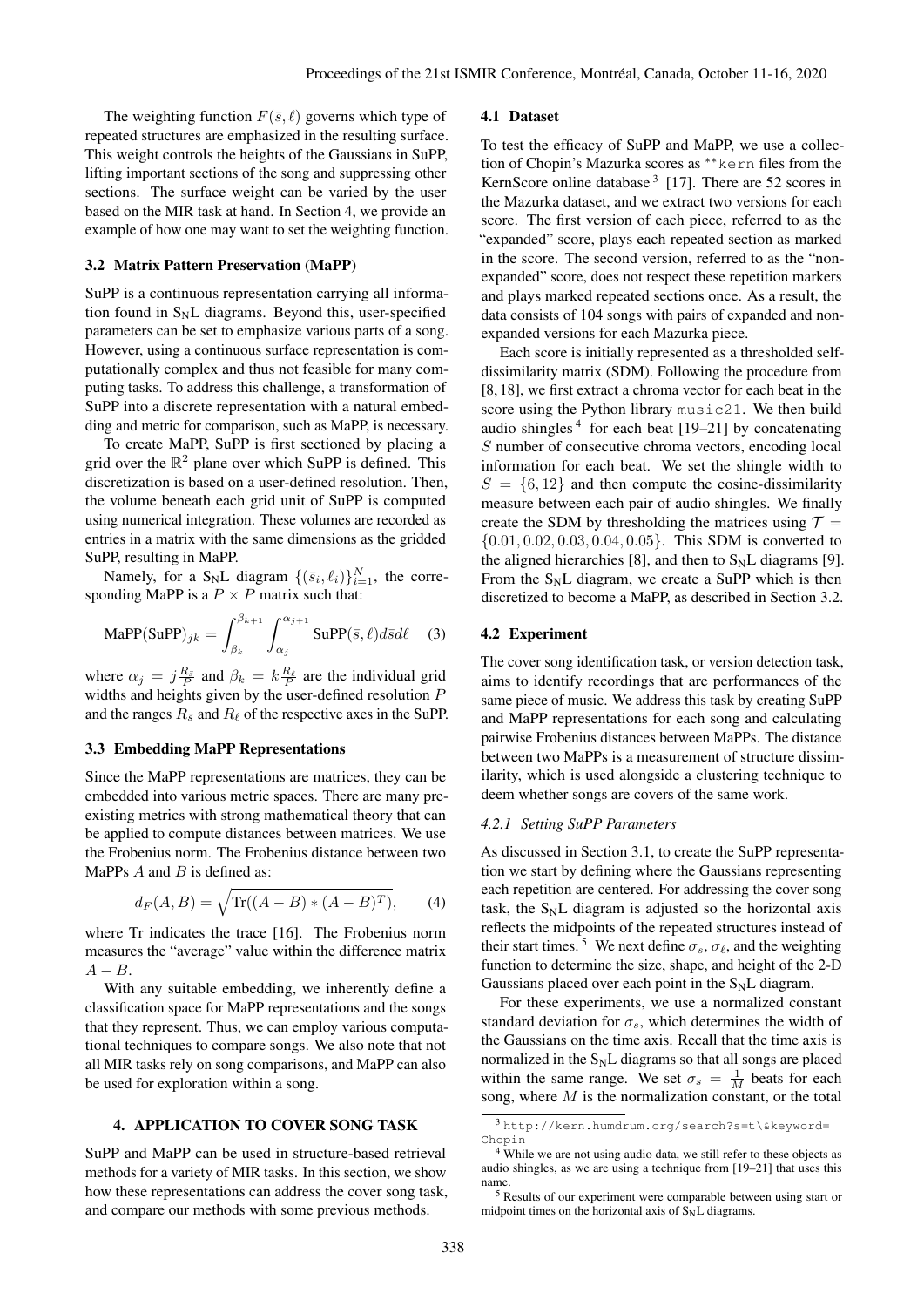

Figure 3: These aligned hierarchies represent songs of structure ABAABA (left) and ABABA (right). By omitting a middle "A" section in ABAABA, the longer repetitive sections break down while the shorter ones are preserved.

song length, inherited from the  $S_NL$  diagram for a given song. This means that repeats of the same length that start within two beats  $(2\sigma_s)$  of each other will overlap, and thus combine to form a single structure in the SuPP.

The second parameter is  $\sigma_{\ell}$ , which determines the width of the Gaussians in the length direction. We use a constant value for this parameter, setting  $\sigma_{\ell} = 1$ . Since the songs are not normalized along this dimension in the  $S_N L$  diagrams, no normalization term is needed here. This means that there will be overlap between repeats centered at the same beat and those whose lengths differ by up to two beats.

Lastly, we choose a weighting function to apply to our surface that will give more importance to shorter structures than longer structures, due to longer repetitive structures having more variance between cover songs than shorter ones. An example of this phenomenon can be seen in Figure 3; a slight change in the overall song pattern, such as repeating the chorus one fewer time, breaks down the largest structures while maintaining the shorter repeats. To encode this importance on smaller-sized structures, we choose the following piece-wise linearly decreasing function:

$$
F(\bar{s}, \ell) = \begin{cases} 1 & \ell \le \ell_{min} \\ 1 - \frac{\ell - \ell_{min}}{\ell_{max} - \ell_{min}} & \ell_{min} \le \ell \le \ell_{max} \\ 0 & \ell \ge \ell_{max} \end{cases}
$$
 (5)

where  $\ell_{min}$  and  $\ell_{max}$  are user-specified bounds on the lengths of repetitive structures included in SuPP. We set  $\ell_{min} = 0$  beats and  $\ell_{max} = 80$  beats in order to include 98% of structures seen in our data. As the length increases from  $\ell_{min}$  to  $\ell_{max}$ , the weight decreases from one to zero.

# *4.2.2 Comparing MaPPs*

For the cover song task, we set the MaPP resolution to  $P = 200$ , yielding a 200 x 200 matrix. This choice of resolution follows the work in [10, 22], which shows that this parameter value is robust, though other resolutions may be applied. This process is analogous to the resampling in [7] but is an aggregation within SuPP instead of a sampling.

After creating a MaPP for each song, we compute pairwise Frobenius distances and apply a clustering algorithm. Noting that MaPP encodes a notion of musical structure, the Frobenius distance offers a measure of the dissimilarity between the musical structures of two different pieces. For cover songs, we expect this distance to be low because

songs that cover the same piece of music will likely have similar repeated musical structures.

For the Mazurka scores dataset, each song has exactly one match, namely the expanded version with repeat markers honored and the non-expanded version where the repetition markers are ignored. Therefore, we use mutual knearest neighbors with  $k = 1$  to pair the songs. Under this technique, two songs are only labeled covers of the same piece if they both claim each other to be their closest "neighbor," corresponding to the smallest distance computed. If there is no mutual nearest neighbor, then that song is not matched to any other in the dataset.

#### *4.2.3 Results*

Ten experiments were performed with varying thresholds and shingle numbers applied to the SDMs. Overall, precision and recall values across these experiments were consistent (see Table 1) with mean precision of 0.965 and mean recall of 0.776. Figure 4 shows these results to be comparable to similar experiments on average using  $S_N L$  diagrams [9] and aligned sub-hierarchies <sup>6</sup> (AsH) [18]. However, MaPP results have less variability among the ten experiments and thus show more stability. Additionally, MaPP is more flexible in its creation, allowing for more user creativity, and it is more computationally efficient to compare MaPPs than  $S_N L$ or AsH representations, as the latter two include optimal matching steps in their comparisons.

We found that songs with few repetitive structures (and thus a scarce  $S_N L$  diagram) make up the majority of the songs left without a match or improperly matched. Therefore, our method works best when analyzing songs with ample repetitive structures. An example of expanded and non-expanded versions of a score that were not matched together is shown in Figure 5, visibly due to scarce amounts of repeated structures in the non-expanded  $S_N L$  diagram.

<sup>6</sup> AsH are extensions of aligned hierarchies that make aggregate comparisons using sections of songs instead of one cohesive structure representation as with aligned hierarchies.

| Threshold $(\mathcal{T})$ | Shingle $(S)$ | Precision | Recall |
|---------------------------|---------------|-----------|--------|
| 0.01                      | 6             | 0.952     | 0.769  |
|                           | 12            | 0.975     | 0.778  |
| 0.02                      | 6             | 0.974     | 0.731  |
|                           | 12            | 0.964     | 0.786  |
| 0.03                      | 6             | 0.952     | 0.769  |
|                           | 12            | 0.976     | 0.789  |
| 0.04                      | 6             | 0.952     | 0.769  |
|                           | 12            | 0.976     | 0.789  |
| 0.05                      | 6             | 0.976     | 0.789  |
|                           | 12            | 0.954     | 0.789  |

Table 1: Experimental results for the cover song task using midpoint versions of  $S_NL$  diagrams, normalized constant  $\sigma_s$ , constant  $\sigma_\ell$ , and linearly decreasing weight along the length axis from Eqn. 5.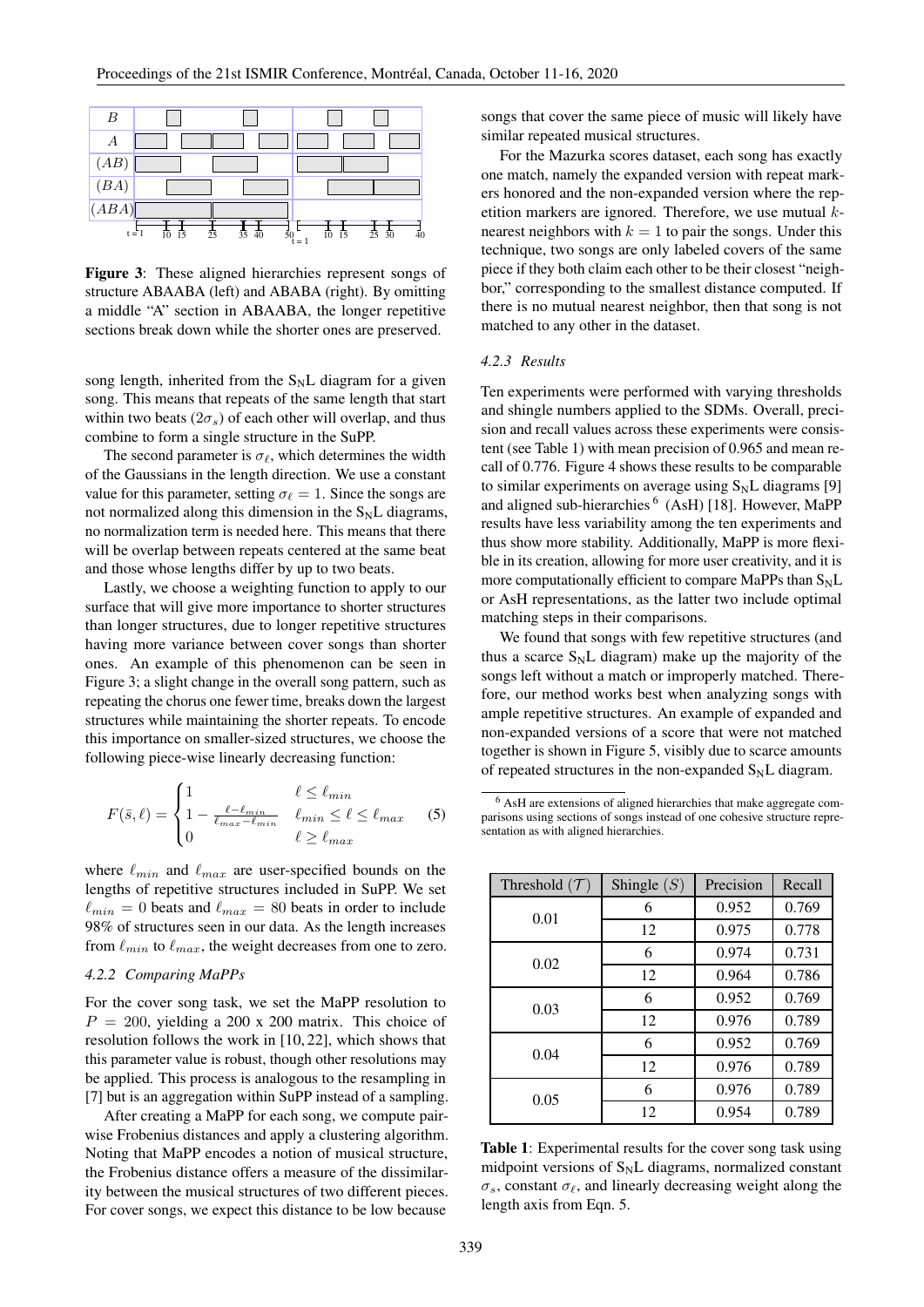

Figure 4: A comparison of precision and recall values for varying threshold and shingles for three different methods: MaPP,  $S_N L$  diagrams, and AsH. The AsH results do not include the songs which were left unmatched due to empty AsH representations (which varied between 14% and 65% of the dataset) as error, thus inflating the results compared to the other two methods.

# 5. OTHER APPLICATIONS

Following are two additional examples of how SuPP and MaPP can be used to address other MIR tasks: novelsegment detection and genre classification. Preliminary experimental results show promise with both tasks, and future work will include a full analysis of these experiments.

#### 5.1 Novel-Segment Detection

We define novel-segment detection to be finding the boundaries between repeated segments and novelty sections. This is a combination of both the novelty detection and segmentation tasks in MIR [23–25]. These boundaries often distinguish between typical segments within a musical piece, like a verse or a coda, making the segmentation task a natural application of such detection [23, 24].

For this task, we extend the analysis of MaPP from Section 4 by transforming the matrix into a vector; that is, given a MaPP, we create a 1-D vector by taking the sum of each column. This projection yields a time-dependent vector whose entry at a given time step corresponds to the sum of the structure activity measured by MaPP at that time. Global and local minima (as specified by user-specific constraints) of this projection correspond to regions between large amounts of structure. Outliers within the collection of minima correspond to novelty sections, where no repetitive structure is present for a long period of time. Preliminary work using this methodology of locating the minima of the summation projection of MaPP shows promising results, highlighting the flexibility of MaPP in other MIR tasks.

# 5.2 Genre Classification

In genre classification, we seek to classify songs by the genres assigned to them by their recording company. We use the collection of 104 Chopin's Mazurkas along with a selection of 676 Jazz lead sheets [26] from the *iRb Corpus* in the ∗∗jazz format to have two genres.

Given that MaPP representations embed into inner product spaces, we can use machine learning algorithms for MIR tasks. MaPP matrix elements become the features for each song with the number of features set by the resolution



Figure 5: Mazurka Op. 68 No. 4 expanded (left) and nonexpanded (right) do not match using k-mutual nearest neighbors with  $k = 1$  on their corresponding MaPPs due to scarce repeated structures in the non-expanded  $S_N L$  diagram.

parameter. Various machine learning algorithms, implemented in sklearn,  $7$  are applied to our set of MaPPs as constructed in Section 4, representing 104 Mazurka scores and 676 jazz lead sheets. Logistic regression, a Gaussian kernel support vector machine (SVM), and a polynomial kernel SVM distinguish between the Mazurka and jazz pieces with high accuracy of above 94% for each classifier.

# 6. CONCLUSION

In this paper, we introduce SuPP and MaPP, two musical representations influenced by TDA theory. We describe how SuPP and MaPP are built and give intuition into how parameters may be chosen when applying these representations to the cover song task. Our accuracies using MaPP for this task are comparable to previous studies on average but indicate greater stability among various SDM thresholds and shingles. Preliminary experiments applying SuPP and MaPP to novel-segment detection and genre classification are plausible, demonstrating the adaptability of these representations for distinct MIR tasks.

We discuss how SuPP and MaPP overcome limitations of the aligned hierarchies [8] and  $S<sub>N</sub>L$  diagrams [9], and how they are adaptable with user-specified parameters allowing for task-specific representations. Unlike its predecessors, MaPP is well suited for machine learning. Future work will demonstrate this through various MIR tasks, such as genre classification, and by applying similar methods to additional datasets including audio data, such as the Da-TACOS dataset [27]. A drawback of SuPP and MaPP is the necessary manual selection of parameters, requiring a deep understanding of the task at hand.

SuPP and MaPP, alongside SE and  $S_NL$  diagrams [9], offer inspiring insights and open up a realm of opportunities in the intersection of TDA and MIR. These methods are both grounded in mathematical theory and have practical applications to the field of MIR, as seen by the effective use of MaPP for the cover song task. The experiments in this paper further highlight the utility of TDA-based methods and explore new opportunities for future experimentation in the intersection of TDA and MIR.

<sup>7</sup> https://scikit-learn.org/stable/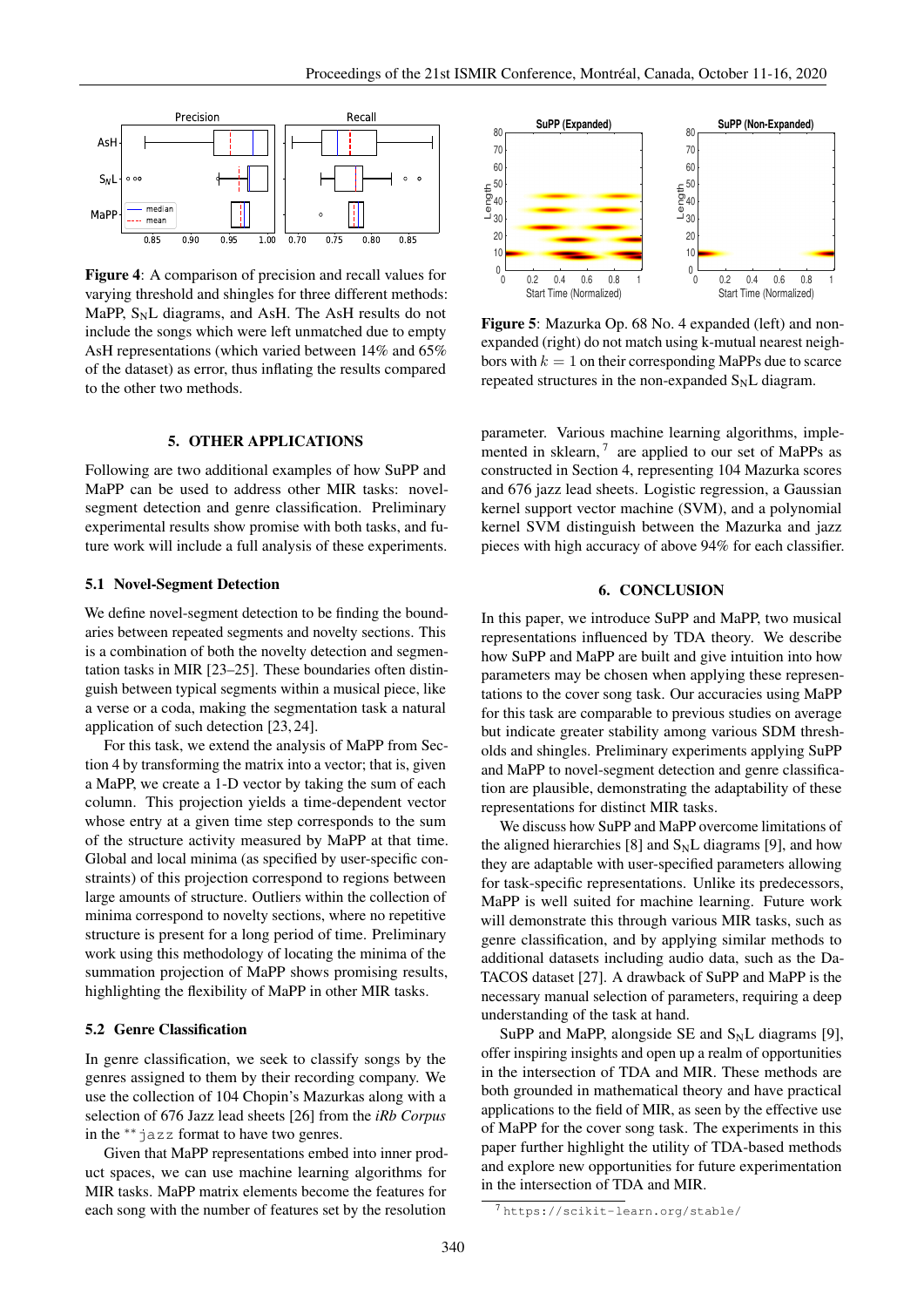# 7. ACKNOWLEDGEMENTS

This material is based upon work supported by the National Science Foundation under Grant No. DMS-1439786 while the authors were in residence at the Institute for Computational and Experimental Research in Mathematics in Providence, RI, during the Summer@ICERM2017 and Collaborate@ICERM programs. The second author was supported by The Karen T. Romer Undergraduate Teaching and Research Awards. The third author was supported by the National Science Foundation Graduate Research Fellowship Program under Grant No. 1644760. The last author is the Clare Boothe Luce Assistant Professor of Computer Science and Statistical & Data Sciences at Smith College and as such, is supported by Henry Luce Foundation's Clare Boothe Luce Program.

# 8. REFERENCES

- [1] J. Foote, "Visualizing music and audio using selfsimilarity," *Proc. of ACM Multimedia 1999*, pp. 77–80, 1999.
- [2] J. Serrà, X. Serra, and R. Andrzejak, "Cross recurrence quantification for cover song identification," *New Journal of Physics*, vol. 11, no. 093017, 2009.
- [3] C. J. Tralie, "Early MFCC and HPCP Fusion for Robust Cover Song Identification." *Proc. of* 18*th ISMIR Conference*, pp. 294–301, 2017. [Online]. Available: https://doi.org/10.5281/zenodo.1417331
- [4] D. F. Silva, F. V. Falcão, and N. Andrade, "Summarizing and comparing music data and its application on cover song identification," *Proc. of* 19*th ISMIR Conference*, pp. 732–739, 2018.
- [5] M. Sarfati, A. Hu, and J. Donier, "Communitybased cover song detection," *Proc. of* 20*th ISMIR Conference*, pp. 244–250, 2019. [Online]. Available: http://archives.ismir.net/ismir2019/paper/000028.pdf
- [6] G. Doras and G. Peeters, "Cover detection using dominant melody embeddings," *Proc. of* 20*th ISMIR Conference*, pp. 107–114, 2019.
- [7] P. Grosche, J. Serrà, M. Müller, and J. Arcos, "Structurebased audio fingerprinting for music retrieval," *Proc. of* 13*th ISMIR Conference*, pp. 55–60, 2012.
- [8] K. M. Kinnaird, "Aligned hierarchies: A multi-scale structure-based representation for music-based data streams," *Proc. of* 17*th ISMIR Conference*, pp. 337–343, 2016.
- [9] M. R. McGuirl, K. M. Kinnaird, C. Savard, and E. H. Bugbee, "SE and SNL diagrams: Flexible data structures for MIR," *Proc. of* 19*th ISMIR Conference*, pp. 341–347, 2018.
- [10] H. Adams, T. Emerson, M. Kirby, R. Neville, C. Peterson, P. Shipman, S. Chepushtanova, E. Hanson, F. Motta, and L. Ziegelmeier, "Persistence images: A

stable vector representation of persistent homology," *Journal of Machine Learning Research*, vol. 18, no. 8, pp. 1–35, 2017. [Online]. Available: http: //jmlr.org/papers/v18/16-337.html

- [11] G. Carlsson, A. Zomorodian, A. Collins, and L. J. Guibas, "Persistence barcodes for shapes," *International Journal of Shape Modeling*, vol. 11, no. 02, pp. 149–187, 2005.
- [12] H. Edelsbrunner and J. L. Harer, *Computational Topology: An Introduction*. American Mathematical Society, 2010.
- [13] A. Zomorodian, *Topology for Computing*. Cambridge University Press, 2009.
- [14] F. Chazal, V. de Silva, M. Glisse, and S. Oudot, *The Structure and Stability of Persistence Modules*, 1st ed. Springer International Publishing, 2016.
- [15] Y. Mileyko, S. Mukherjee, and J. Harer, "Probability" measures on the space of persistence diagrams," *Inverse Problems*, vol. 27, no. 12, p. 124007, November 2011.
- [16] G. H. Golub and C. F. Van Loan, *Matrix Computations (3rd Ed.)*. Baltimore, MD, USA: Johns Hopkins University Press, 1996.
- [17] C. Sapp, "Online database of scores in the humdrum file format," *Proc. of* 6 *th ISMIR Conference*, pp. 664–665, 2005.
- [18] K. M. Kinnaird, "Aligned sub-hierarchies: A structurebased approach to the cover song task," *Proc. of* 19*th ISMIR Conference*, pp. 585–591, 2018.
- [19] M. Casey, C. Rhodes, and M. Slaney, "Analysis of minimum distances in high-dimensional musical spaces," *IEEE Transactions on Audio, Speech, and Language Processing*, vol. 16, no. 5, pp. 1015–1028, 2008.
- [20] M. Casey and M. Slaney, "Song intersection by approximate nearest neighbor search," *Proc. of* 7 *th ISMIR Conference*, pp. 144–149, 2006.
- [21] ——, "Fast recognition of remixed audio," *Proc. of 2007 IEEE International Conference on Audio, Speech and Signal Processing*, pp. IV–1425 – IV–1428, 2007.
- [22] M. Zeppelzauer, B. Zielinski, M. Juda, and M. Seidl, "Topological descriptors for 3D surface analysis," in *CTIC*, 2016.
- [23] M. Hartmann, O. Lartillot, and P. Toiviainen, "Musical feature and novelty curve characterizations as predictors of segmentation accuracy," *Proc. of the Sound and Music Computing Conference*, pp. 365–372, 2017.
- [24] J. Foote, "Automatic audio segmentation using a measure of audio novelty," *Proc. of IEEE International Conference on Multi-Media and Expo*, pp. 452–455 vol.1, 2000.